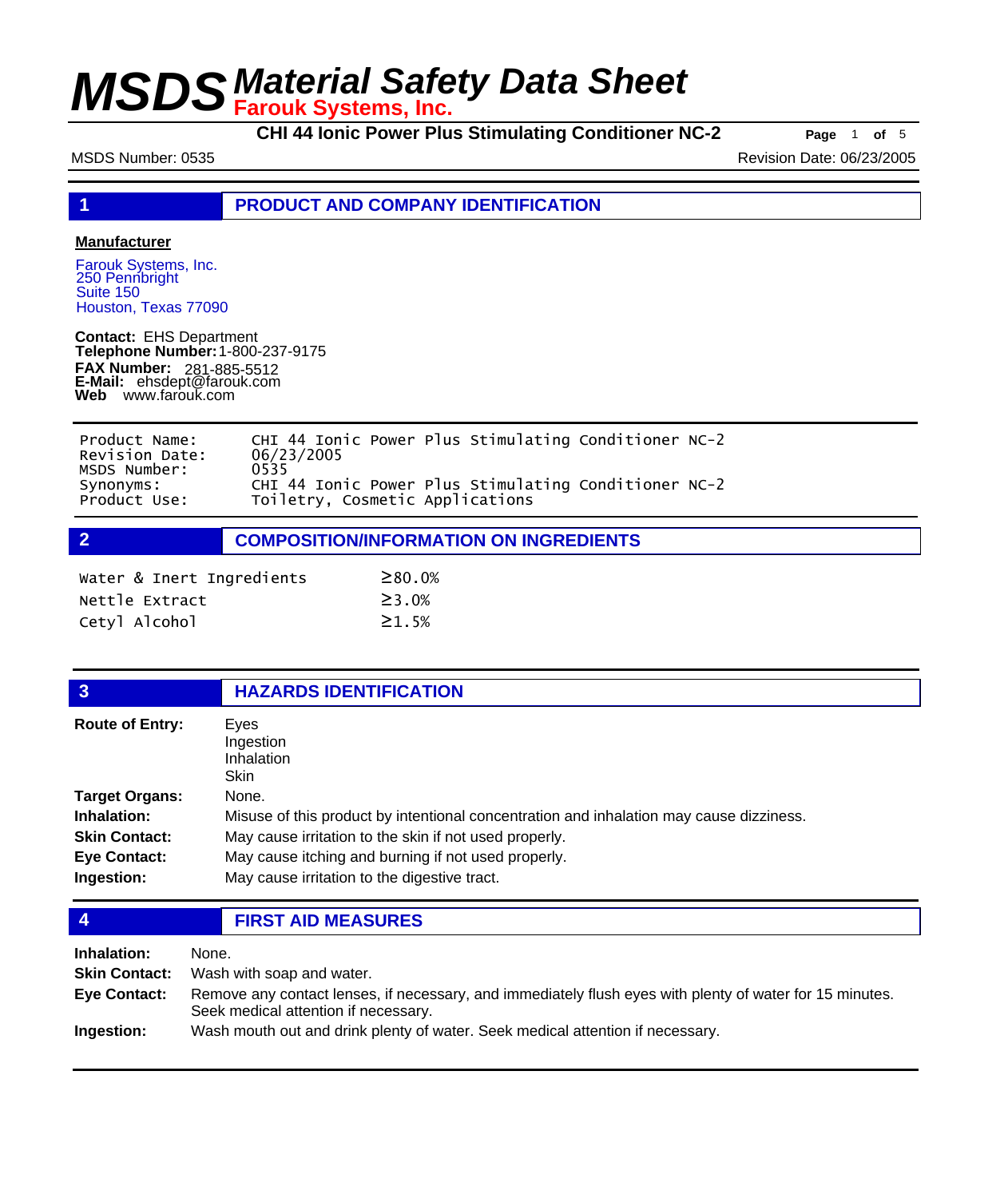**CHI 44 Ionic Power Plus Stimulating Conditioner NC-2 Page** <sup>2</sup> **of** <sup>5</sup>

MSDS Number: 0535 Revision Date: 06/23/2005

#### **5 FIRE FIGHTING MEASURES**

FLASHPOINT AND METHOD:

 None. FLAMMABLE LIQUIDS:

 None. AUTO IGNITION TEMP:

None.

FLAMMABLE CLASS: None.

BURNING RATE OF SOLID:

Not available

GENERAL HAZARDS: Evacuate personnel downwind of fire to avoid inhalation of fumes and smoke.

EXTINGUISHING METHODS: Chemical type foam, CO2(Carbon Dioxide), Dry Chemical, Water Fog

HAZARDOUS COMBUSTION PRODUCTS: None.

FIRE FIGHTING PROCEDURES: This product is not flammable.However, hazardous decomposition and combustion products may be formed in a fire situation. Cool exposed containers with water spray to prevent overheating.

FIRE FIGHTING EQUIPMENT: Respiratory and eye protection are required for fire fighting personnel. Full protective equipment (Bunker Gear) and self contained breathing apparatus (SCBA) should be used for all indoor fires and significant outdoor fires. For small outdoor fires, which may be easily extinguished with a portable fire extinguisher, use of a SCBA may not be needed.

### **6 ACCIDENTAL RELEASE MEASURES**

SMALL SPILL: When a spill occurs, use absorbent material on the substance. Dispose of the material according to all local, state and federal regulations. Always use an absorbent material when cleaning up a spill.

ENVIRONMENTAL PRECAUTIONS: Avoid run-off or release into sewers, stormdrains and waterways.

GENERAL PRECAUTIONS: Remove containers away from flammable materials.

#### **7 HANDLING AND STORAGE** Use appropriate personal protective equipment as specified in Section 8. Handle in a manner consistent with good household/personal techniques and practices. **Handling Precautions:** Keep containers/bottles securely sealed when not in use. Store in cool/dry conditions that do not exceed room temperature. Try to store product in temperatures between 40°F to 120° F. **Storage Requirements:**

### **8 EXPOSURE CONTROLS/PERSONAL PROTECTION**

These recommendations provide general guideance for handling this product safely. Because specific use conditions may vary, safety procedures should be developed for each specific application of this product. When developing procedures, always consider potential waste, disposal and personal safety issues. **Engineering Controls:** EYES AND FACE: For reasonable foreseeable uses of this product, eye and face protection is not required. SKIN: For reasonable foreseeable uses of this product, skin protection is not required. RESPIRATORY: For reasonable foreseeable uses of this product, respiratory protection is not required. **Protective Equipment:** EXPOSURE GUIDELINES: Overexposure is unlikely. Since all parameters cannot be foreseen, the use of engineering controls to reduce exposure may be necessary.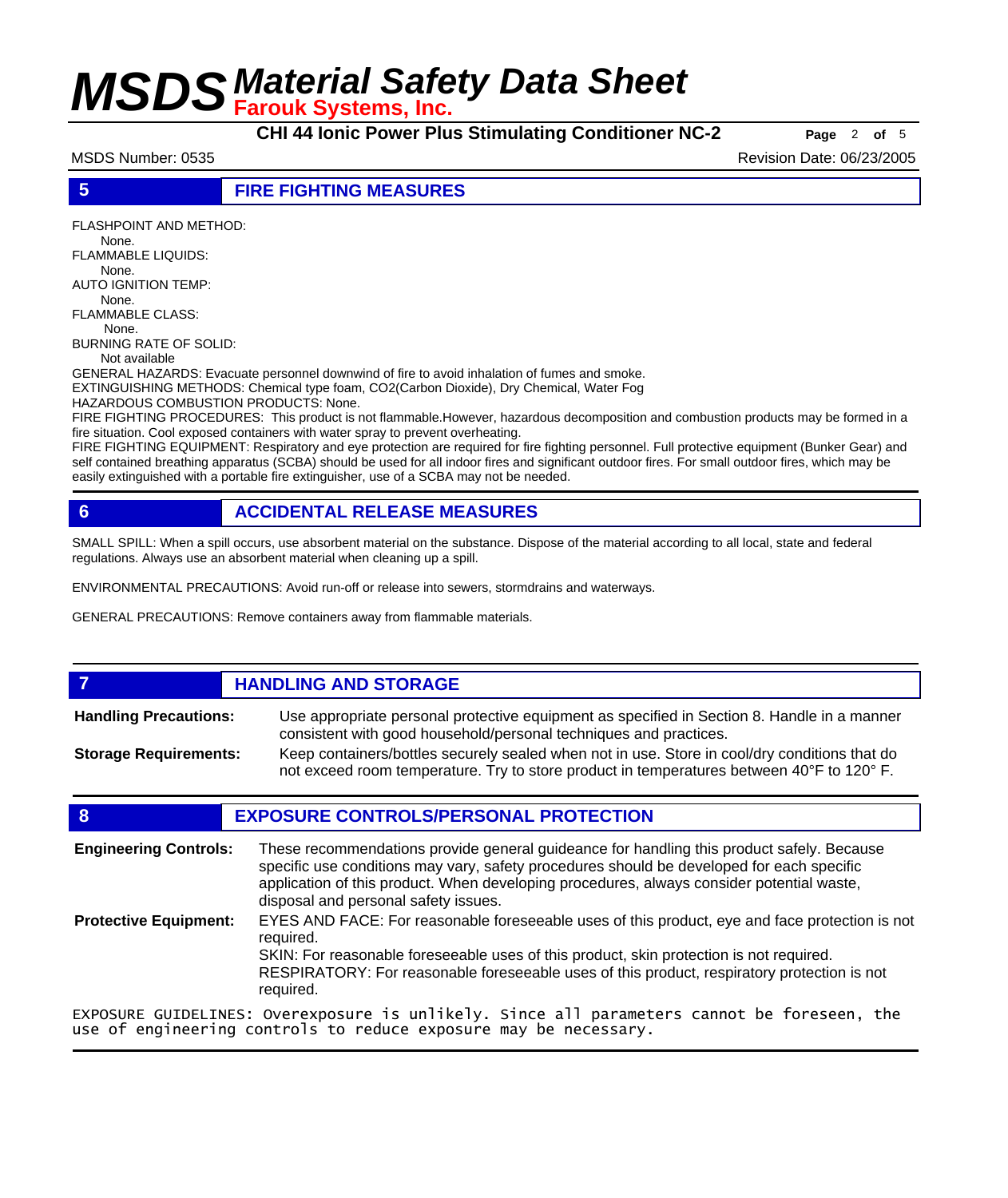**CHI 44 Ionic Power Plus Stimulating Conditioner NC-2 Page** <sup>3</sup> **of** <sup>5</sup>

MSDS Number: 0535 Revision Date: 06/23/2005

#### **9 PHYSICAL AND CHEMICAL PROPERTIES**

**Appearance:** White, viscous liquid **Physical State:** Liquid **Odor:** Pleasant fragrance **pH:** 8.0 - 8.7 **Vapor Pressure:** N/A **Vapor Density:** N/A

**Boiling Point:** 212° F **Freezing/Melting Pt.:** N/A **Solubility:** Soluble in water. **Spec Grav./Density:** 10.9

| 10                                            | <b>STABILITY AND REACTIVITY</b> |                       |
|-----------------------------------------------|---------------------------------|-----------------------|
| <b>Stability:</b>                             |                                 | <b>YES</b>            |
| <b>Conditions to avoid:</b>                   |                                 | Extreme temperatures. |
| Materials to avoid (incompatability):         |                                 | None.                 |
| Hazardous Decomposition products: None known. |                                 |                       |
| <b>Hazardous Polymerization:</b>              |                                 | Will Not Occur.       |
|                                               |                                 |                       |

#### **11 TOXICOLOGICAL INFORMATION**

ACUTE: DERMAL LD50: Not available. ORAL LD50: Not available. INHALATION LC50: Not available. EYE EFFECTS: This product may cause irritation to eyes if not used under normal conditions. TARGET ORGANS: NONE. SENSITIZATIONS: Not available. CARCINOGENICITY: IARC: Listed by IARC - No. NTP: Listed by NTP - No. OSHA: Listed by OSHA - No.

MUTAGENICITY: Not available. REPRODUCTIVE EFFECTS: None. TERATOGENIC EFFECTS: Not available.

#### **12 ECOLOGICAL INFORMATION**

ENVIRONMENTAL DATA: Not available. ECOTOXICOLOGICAL INFO: Not available. DISTRIBUTION: Not available. CHEMICAL FATE INFO: Not available.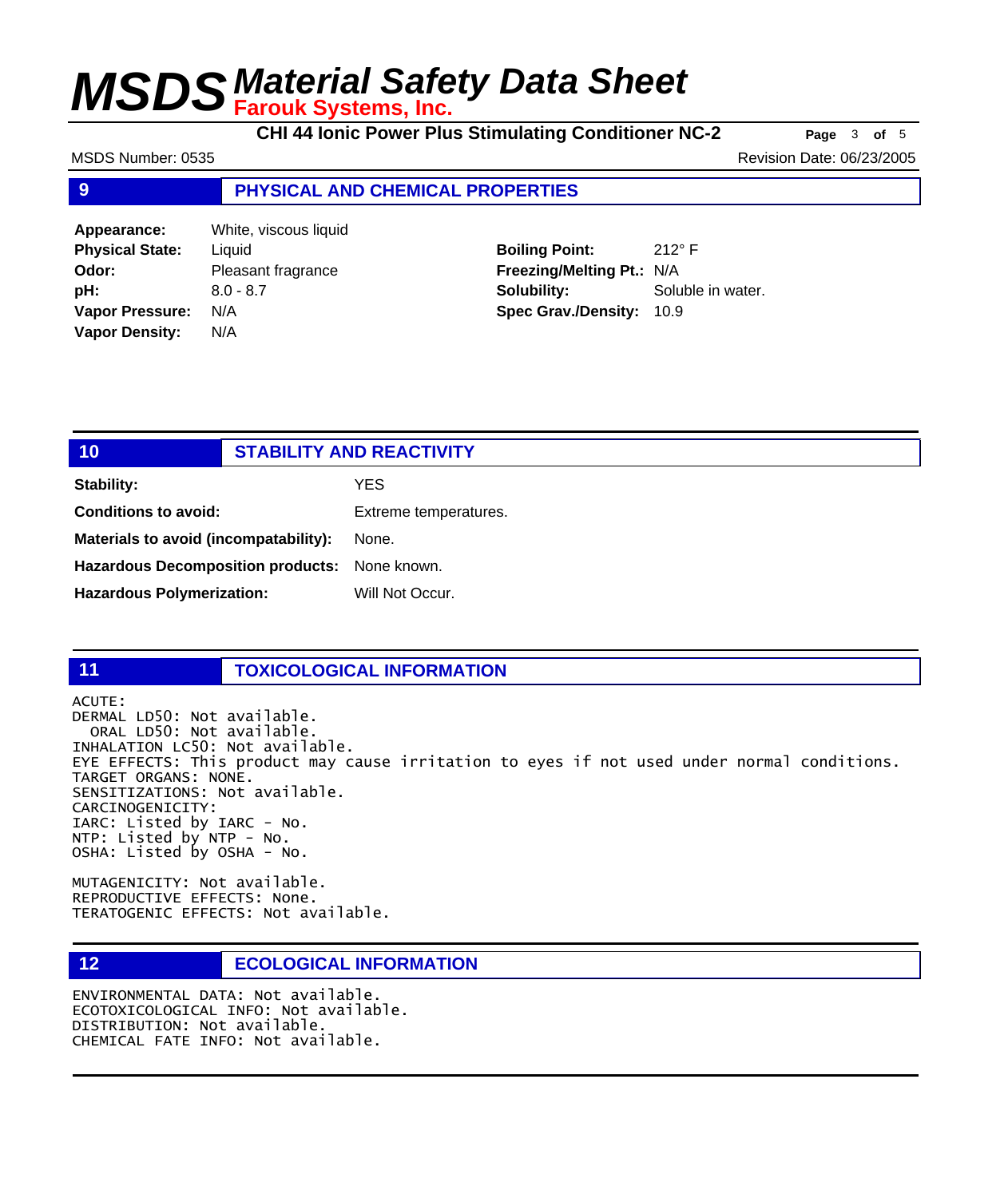**CHI 44 Ionic Power Plus Stimulating Conditioner NC-2 Page** <sup>4</sup> **of** <sup>5</sup>

MSDS Number: 0535 Revision Date: 06/23/2005

#### **13 DISPOSAL CONSIDERATIONS**

US EPA Waste Number and Descriptions:

DISPOSAL METHOD: Controlled release of diluted product into a biological wastewater treatment plant. COMPONENT WASTE NUMBER: No EPA Waste Numbers are applicable for this product's components. DISPOSAL INSTRUCTIONS: Dispose of waste material according to local, state and federal rules and regulations.

**14 TRANSPORT INFORMATION**

This product is not regulated as a hazardous material by the United States (DOT) or Canadian (TDG) transportation regulations.

DOT CLASSIFICATION: Shipping Name: CHI 44 Ionic Power Plus Stimulating Conditioner NC-2 Class: None. Non-regulated, non-hazardous

IMDG CLASSIFICATION: Shipping Name: CHI 44 Ionic Power Plus Stimulating Conditioner NC-2 Class: None. Non-regulated, non-hazardous

IATA CLASSIFICATION: Shipping Name: CHI 44 Ionic Power Plus Stimulating Conditioner NC-2 Class: None. Non-regulated, non-hazardous

1-800-424-9300 1-703-527-3887 CHEMTREC

Outside the United States

### **15 REGULATORY INFORMATION**

UNITED STATES: SARA TITLE III (Superfund Amendments and Reauthorization Act) 311/312 HAZARD CATEGORIES Fire: No. Pressure Generating: No. Reactivity: No. Acute: No. 313 REPORTABLE INGREDIENTS: Not applicable. TITLE III NOTES: None. CERCLA(Comprehensive Response, Compensation, and Liability Act) CERCLA RQ: None. TSCA(Toxic Substance Release Act) TSCA REGULATORY: All ingredients are listed in the TSCA Inventory. CANADA: WHMIS(WORKER HAZARDOUS MATERIAL INFORMATION SYSTEM) This product is WHMIS controlled. CANADIAN INGREDIENT DISCLOSURE LIST: Propylene Glycol. CANADIAN ENVIRONMENTAL PROTECTION ACT: All intentional ingredients are listed on the DSL(Domestic Substance List). EUROPEAN COMMUNITY: EU REGULATORY: All intentional ingredients are listed on the European's EINECS Inventory. STATE REGULATIONS: Not available. LOCAL REGULATIONS: Not available.